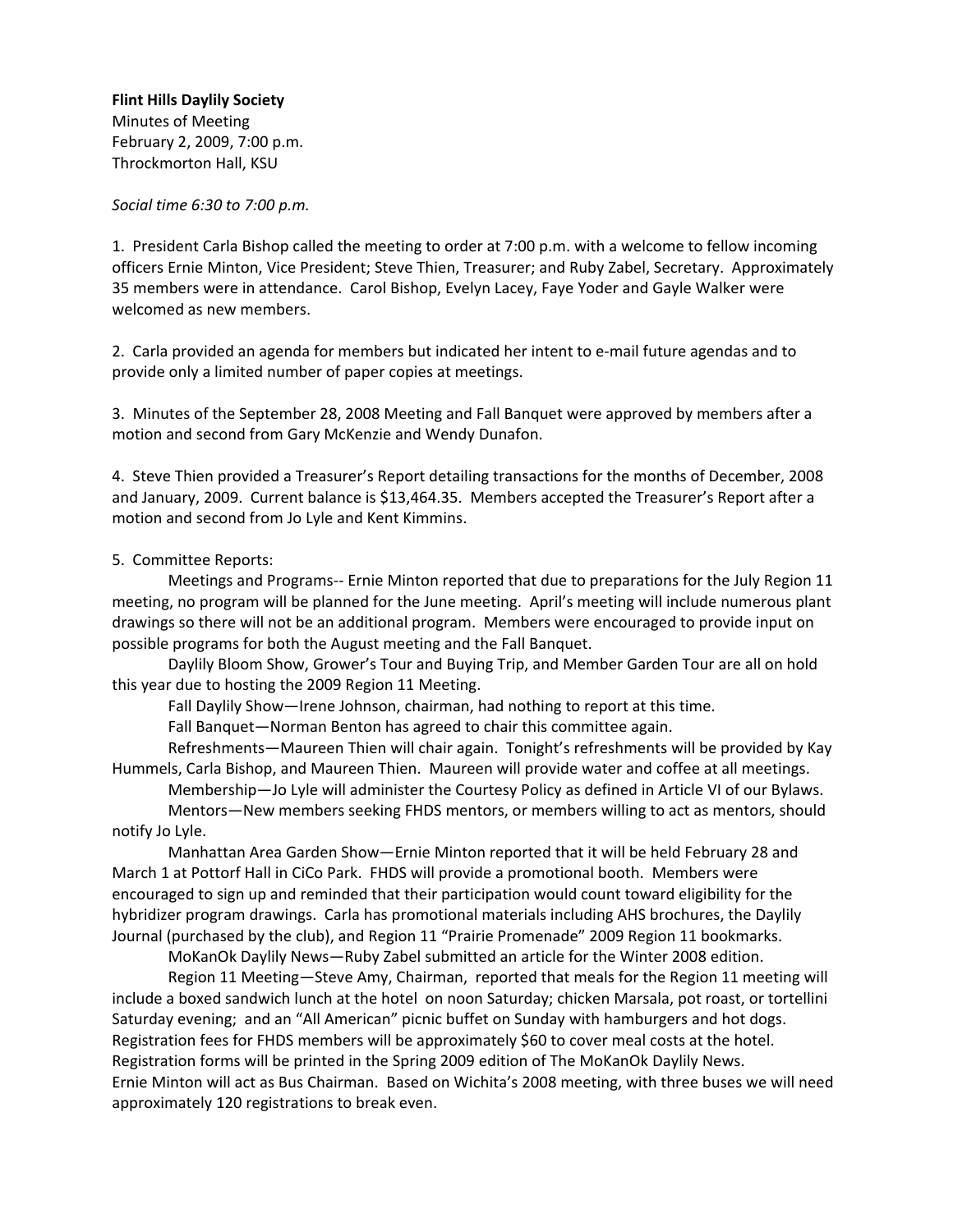## Page 2 **Flint Hills Daylily Society** February 2, 2009, 7:00 p.m.

All FHDS members were encouraged to sign up and volunteer at the Region 11 Meeting. Steve will email a list of Region 11 Meeting committees after sign up is complete. Members should also notify Steve if their gardens can be advertised as an Open Tour Garden.

### 6. Old Business:

Member Shirts—Maureen Thien provided pricing and options from GTM for several styles of shirts. After polling member preferences, the majority agreed on a poly/cotton "Performance Mesh" Polo shirt in red with FHDS Manhattan embroidered in white. Orders, with a minimum of 36, must be placed prior to the April meeting. Payment of \$17.25 will be required prior to ordering. Silk screened Tshirts can be ordered at the June meeting.

### 7. New Business:

Our club's role in the maintenance of the Stoneybrook daylily bed was discussed. This is not a public garden and is the only garden maintained by FHDS club membership. Members were asked if this was something they wanted to continue. Discussion toward a decision was tabled until our April meeting.

Jane Amy raised the question of whether FHDS planned to continue donating Stout Medal Winner daylilies to the KSU gardens. No action taken.

A motion was made and approved at the September 28, 2008 Meeting to increase yearly dues to \$10 per single membership and \$15 per couple/family. Per FHDS Bylaws, Article IV. Amendments, Steve Thien made a motion to revise yearly dues effective February 3, 2009. After a second from Jo Lyle, the motion carried.

A motion was made and approved at the September 28, 2008 Meeting to increase the maximum purchase price for daylily drawings at each meeting from \$200 to \$300. Per FHDS Bylaws, Article IV, Amendments, Steve Thien made a motion to increase this to \$300. After a second from Maureen Thien, the motion carried.

Wendy Dunafon then suggested that this be raised to \$400 because members are reimbursing to the club a portion of that purchase cost. Terry Tabb made such a motion, and Trevor Nekuda seconded it. Members may finalize approval at the next regular meeting.

Julie Lea made a motion that FHDS provide a \$30 contribution to AHS in memory of long‐time member Caryl Jones and after a second from Steve Amy, members approved.

#### 8. Program:

Ernie Minton provided an introduction for Chris Parsons, a local hybridizer and fellow FHDS member. His Power Point program showcased his hybridizing efforts—lots of UFOs, large blooms, green throats. Well done Chris! Thank you!

#### 9. Drawings:

Steve Thien distributed tickets and conducted the daylily drawing.

10. The meeting adjourned at 9:10 p.m.

Respectfully submitted,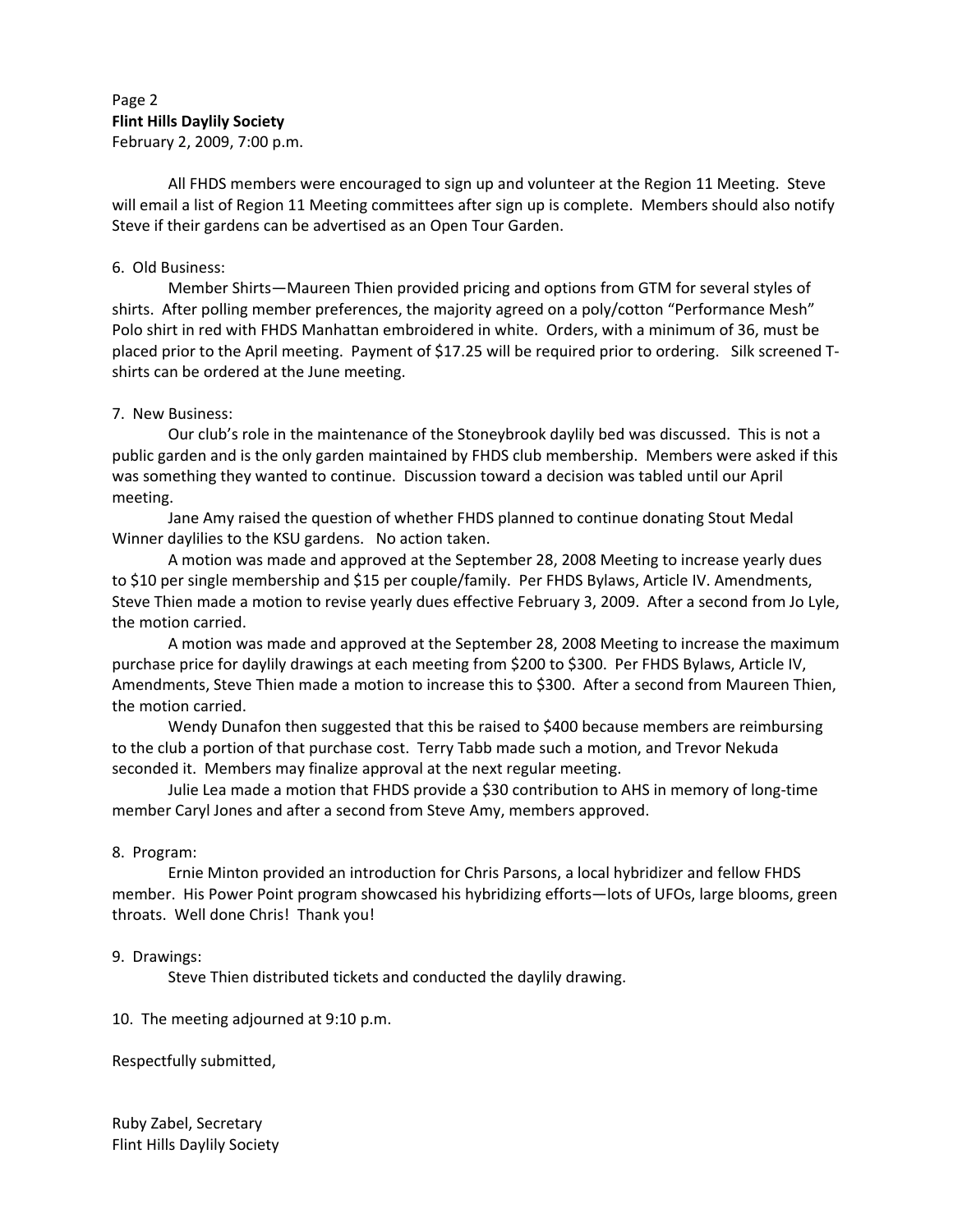Minutes of Meeting April 20, 2009, 7:00 p.m. Throckmorton Hall, KSU

*Social time 6:30 to 7:00 p.m.* 

1. President Carla Bishop called the meeting to order at 7:00 p.m. Approximately 48 members were in attendance. New members Carol Bishop, Alia Collingwood, Stu Warren and Judy Willingham were introduced. Welcome!

2. Minutes of the February 2, 2009 Meeting were approved after a motion and second from Julie Lea and Jim Morrison.

3. The Treasurer's Report was overviewed by Treasurer Steve Thien. The bulk of expenditure items, \$1625, was for Auction Plants for 2009 Regional Meeting. Current balance is \$10,911.99. Members accepted the Treasurer's Report after a motion and second from Steve Thien and Jim Morrison.

4. Committee Reports:

 Meetings and Programs—Ernie Minton reported that there would be no formal program in June, as 2009 Regional Meeting approaches. He has made a preliminary contact to a regional hybridizer regarding our August meeting.

 Daylily Bloom Show, Grower's Tour and Buying Trip, and Member Garden Tour are all on hold this year due to FHDS hosting the 2009 Region 11 Meeting.

 FHDS Farmers Market Sale—Rick and Irene Johnson. Date will be set with consideration of when the Topeka Daylily Sale is being held as well as KSU Football home games.

 Publicity—Pat Freeman asked for a rundown of what her duties were as Publicity Chairman.

 Fall Banquet—Norma Benton reported that our Fall Banquet will be held Sunday, September 27 (tentatively from 4-7 p.m.) at the Presbyterian Church,  $8<sup>th</sup>$  and Leavenworth. There will be a potluck meal in Fisher Hall and the traditional daylily drawings.

 Refreshments—Maureen Thien thanked Julie Lea, Chris Parsons, and Jeanette Schuler for providing the evening's refreshments.

Stoneybrook Daylily Bed—(see Old Business)

 Membership & Mentor—Jo Lyle has a list of members who have agreed to serve as mentors to new or inexperienced daylily growers. Let Jo know if you are interested. She also reminded us to notify her when Get Well cards, etc. should be sent to FHDS members.

 Manhattan Area Garden Show—Ernie Minton reported that attendance was up at this year's weekend event, with nearly 1800 visitors. FHDS gained two new members— Alia Collingwood and Judy Willingham, at the Garden Show.

Media Specialist-Librarian—See Marian Quinlan for available media.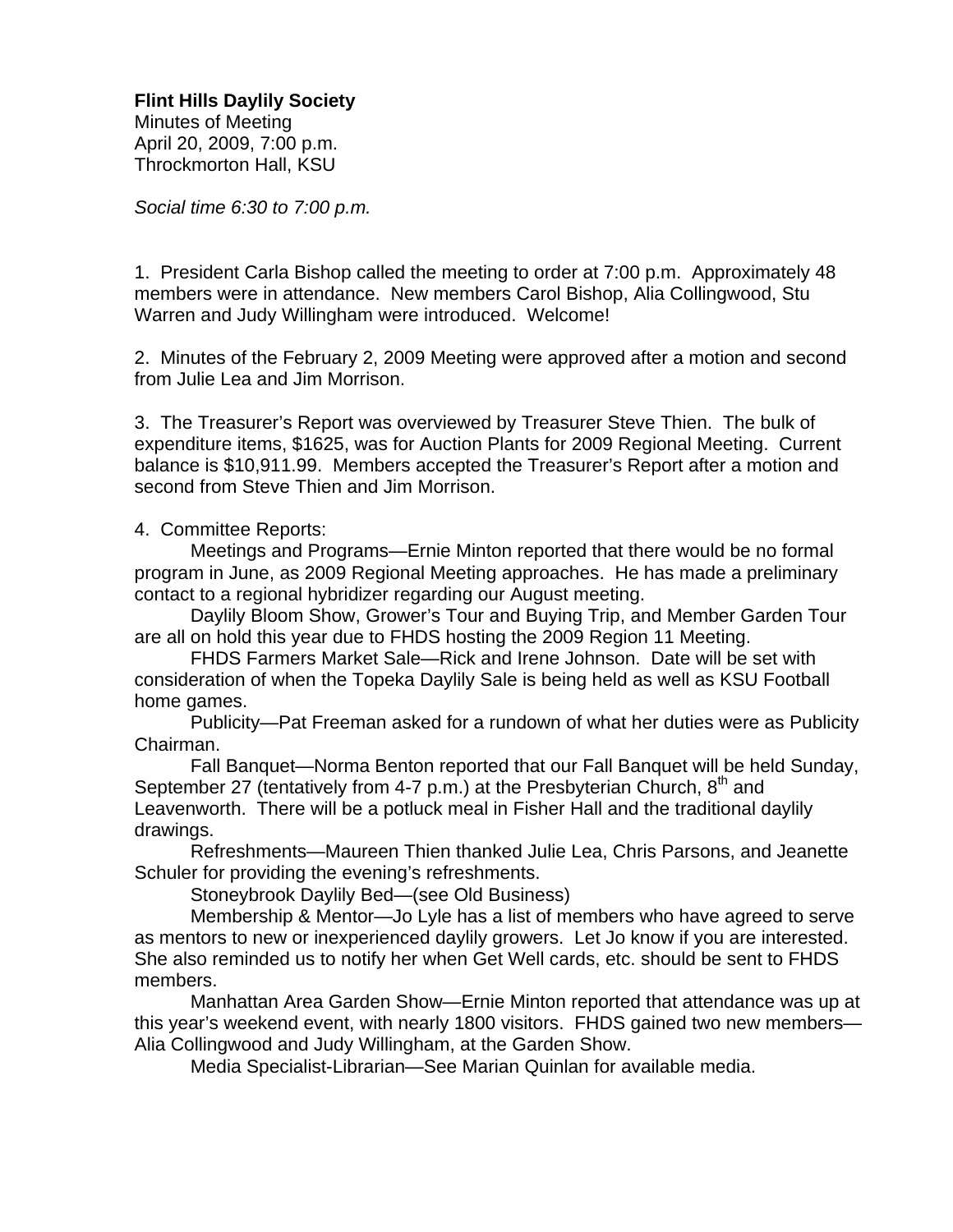2009 Regional Meeting—Steve Amy, Chairman. (See Old Business) Reporter (MoKanOK)-- Ruby Zabel, Spring issue arrived in the mail today.

# 5. New Business:

 AHS National Convention-- will be held in May 20-24 in Florida. Check The AHS Daylily Journal for details or go to www.daylilies.org

 MoKanOk-- Julie Lea made a motion that FHDS send \$300 to MoKanOk for publication costs. After a second from Gary McKenzie, members approved. Chris Parsons also suggested that members might e-mail their compliments of the MoKanOk publication to the new editors Harry and Sharron Gregory—well done!

 Refreshments—Lois Morrison and Jo Lyle will provide refreshments at the June 1, 2009 meeting.

# 6. Old Business:

 Stoneybrook-- President Carla Bishop has contacted Stoneybrook and has plans to work on cleaning the daylily bed tomorrow. Mardi Finn volunteered to continue maintenance as she has in past years. The Stoneybrook daylily bed was designed by Tom Hittle and is a memorial to Leon Delmez, founder of the FHDS Society.

 FHDS Shirts—Forty-one shirts, for 2009 Region 11 Meeting, were ordered by members. Individual shirts can still be purchased through GTM. Thank you Maureen for coordinating this effort!

 Stout Medal Winners to KSU Gardens-- Jane Amy inquired about continued placement of Stout Medal Winners in the KSU Gardens for public viewing. Recent years should include 2006 Ed Brown, 2007 Lavender Blue Baby, and 2008 All American Chief. Steve Amy made a motion to continue this tradition; Jo Lyle seconded. Members approved. Stu Warren will find out if this is acceptable with KSU.

 August FHDS—Scott McElwain, Director of KSU Gardens, was suggested as a possible program for August.

 Daylily Drawings—Bylaws change will increase daylily drawing purchases from \$300 to \$400 beginning in 2010, since plants have already been purchased for 2009. Steve Thien noted that typically these purchases have been worth almost double resale price because of the generosity of the hybridizers.

 Leon Delmez Memorial Daylily—Members who have extra fans of this daylily are encouraged to bring them to our Fall Banquet so they can be shared with all new members.

Yearbook Committee—Tabled.

 Announcements-- Included activity and meeting dates for several local clubs (Audubon, Wichita Daylily, Salina Daylily, Topeka Daylily, Town & Country Garden) as well as the KSU Gardens Iris sale to be held July 25<sup>th</sup>.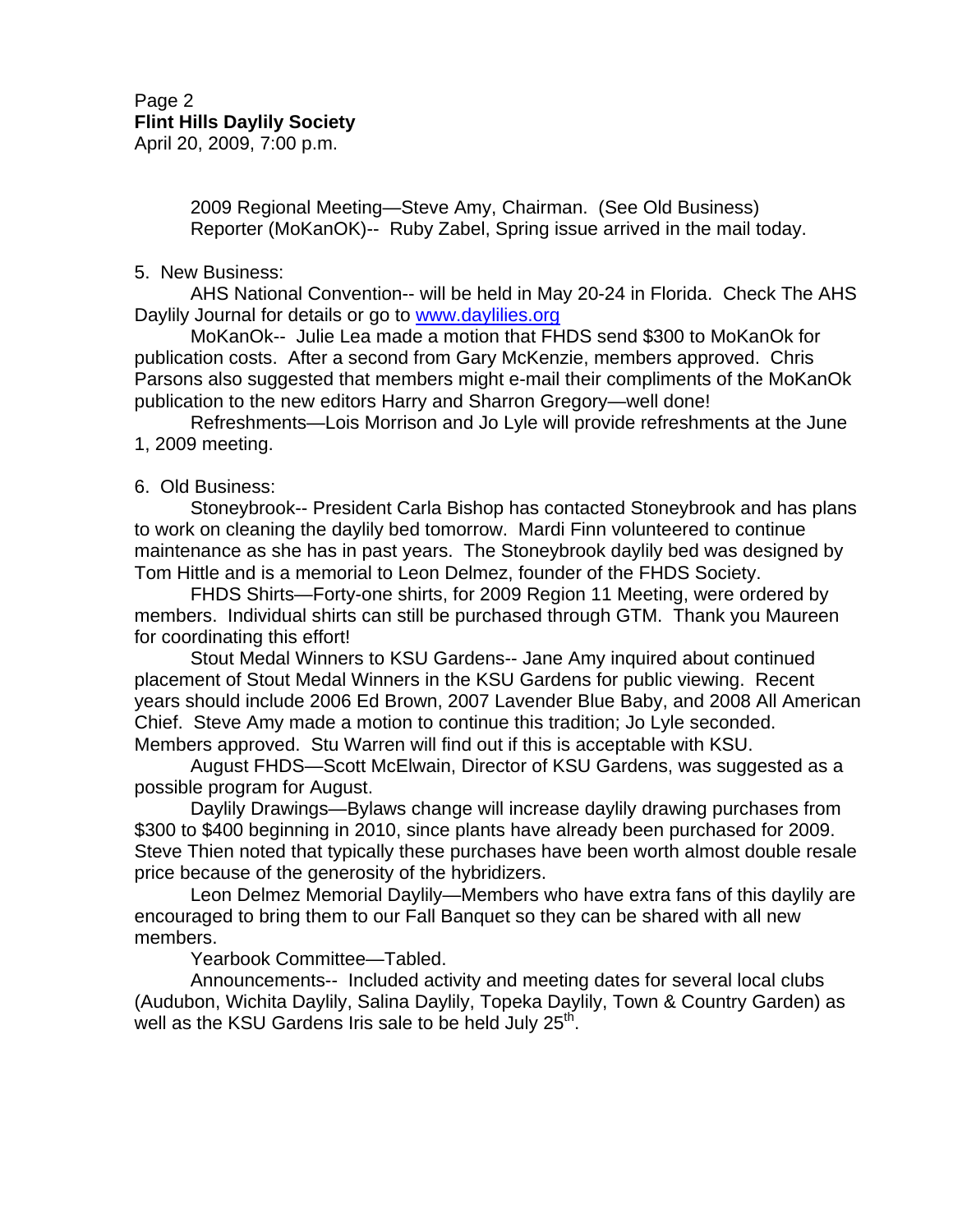Page 3 **Flint Hills Daylily Society** April 20, 2009, 7:00 p.m.

**Regional Meeting**-- Steve Amy solicited all members; there will be jobs for each and every member at the Region 11 Meeting. We will need people to deadhead in the gardens; provide homemade cookies, breads, fruits and veggies; and man the hospitality room, etc. Sue Sauvin will circulate a signup sheet for 'goodies'.

 Ernie Minton, Bus Chair—Anticipates use of 3 buses (to accommodate 120). A preliminary agreement has been made with Arrow Stage Line in Kansas City. There is the possibility of "sharing" a bus from St. Louis or from Oklahoma. Several slots are still open for Bus Captains.

 Registration forms for Region 11 Meeting are printed in the MoKanOk Daylily publication. Registration cost is \$105, but FHDS members get a reduced rate of \$55 (if they are a club member by April 2009 and if they have signed up and work at the Region 11 Meeting).

Membership dollars and the online daylily auction are the main income support for the MoKanOk publication which costs about \$12,000 per year (\$4000 x 3 times).

 The benefits of joining AHS were overviewed. The \$25 membership to AHS provides a \$25 voucher toward daylily purchases from vendors to new members or members upgrading their membership, as well as four issues of the AHS "The Daylily Journal".

Topeka Daylily Club has donated \$400 toward 2009 Regional Meeting expenses.

It was noted that the garden of Frank Schmeidler and Ralph Diaz will be a 2009 Region 11 tour garden instead of Mardi Finn's garden.

Marian Quinlan has secured registration bags from Wal-Mart. Bags will include Chamber of Commerce information packets as well as other goodies. Marian Quinlan is still collecting 'items'.

7. Announcements:

 Our next meeting will be June 1, 2009 in Throckmorton Hall, Room 2002. Social time 6:30 to 7:00; meeting at 7:00 p.m.

(Steve Thien) Dues must be paid prior to tonight's daylily drawing!

## 8. Drawings:

 After a 15 minute break for refreshments, Steve Thien distributed tickets and conducted the Club Participation, the Hybridizer, and "returned" daylily drawings. A big thank you Steve, for a lot of work!

9. The meeting adjourned at 9:50 p.m.

Respectfully submitted,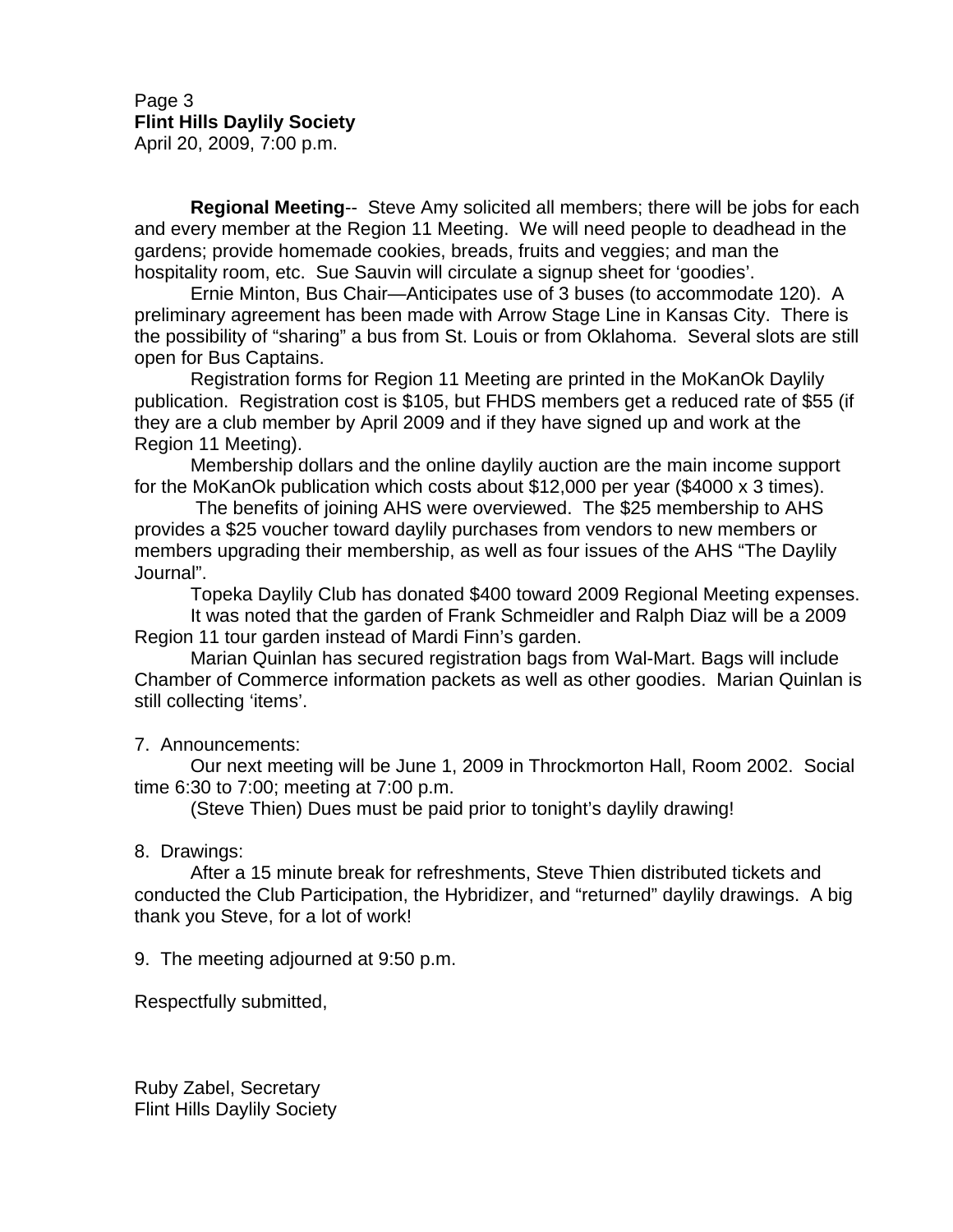Minutes of Meeting June 1, 2009, 7:00 p.m. Throckmorton Hall, KSU

*Social time 6:30 to 7:00 p.m.* 

1. President Carla Bishop called the meeting to order at 7:00 p.m. Approximately 40 members were in attendance. New members Carol Bishop, Faye Yoder and Gayla Walker were recognized in attendance.

2. Minutes of the April 20, 2009 Meeting were approved after a motion and second from Jim Morrison and Jo Lyle.

3. The Treasurer's Report was overviewed by Treasurer Steve Thien. Members accepted the Treasurer's Report after a motion and second from Steve Thien and Jim Morrison.

4. Committee Reports:

 Meetings and Programs—Ernie Minton reported that Scott McElwain, Director of KSU Gardens is a tentative speaker for our August program and Robin Calderon, Earlybird Daylilies, Garden City, for our September Banquet program.

 Daylily Bloom Show, Grower's Tour and Buying Trip, and Member Garden Tour are all on hold this year due to FHDS hosting the 2009 Region 11 Meeting.

 FHDS Farmers Market Sale—Rick and Irene Johnson. August 22 is the date, with the traditional Friday potluck preceding.

Publicity—Pat Freeman. No report.

 Fall Banquet—Norma Benton confirmed that our Fall Banquet will be held Sunday, September 27 (tentatively from 4-7 p.m.) at the Presbyterian Church,  $8<sup>th</sup>$  and Leavenworth. There will be a potluck meal in Fisher Hall and the traditional daylily drawings.

 Refreshments—Maureen Thien thanked Marian Quinlan, Duane & Norma Benton, Jo Lyle, and Jim & Lois Morrison for providing the evening's refreshments.

 Stoneybrook Daylily Bed—Thank you Mardi Finn for your continued care of this Bed! A suggestion was made that we consider replacing some of the plants with others, perhaps plants from the Farmers Market Sale.

 Membership & Mentor—Jo Lyle reminded us to notify her when Get Well cards, etc. should be sent to FHDS members. Bobbie Kromm asked that members keep Sue Sauvain close in thought as she will begin chemo treatments soon.

Manhattan Area Garden Show—Ernie Minton. No report.

 Media Specialist-Librarian—Marian Quinlan. The label-maker has been returned. 2009 Regional Meeting Chair—Steve Amy. (See New Business) Reporter (MoKanOk)—Ruby Zabel. No report.

# 5. Old Business:

 KSU Gardens & Stout Medal Winners—Traditionally the FHDS has provided Stout Medal Winner plants to the KSU Gardens, but we have several years of catchingup to do. Amy's, Johnson's and Thien's will provide plants if possible.

Yearbook Committee—No discussion.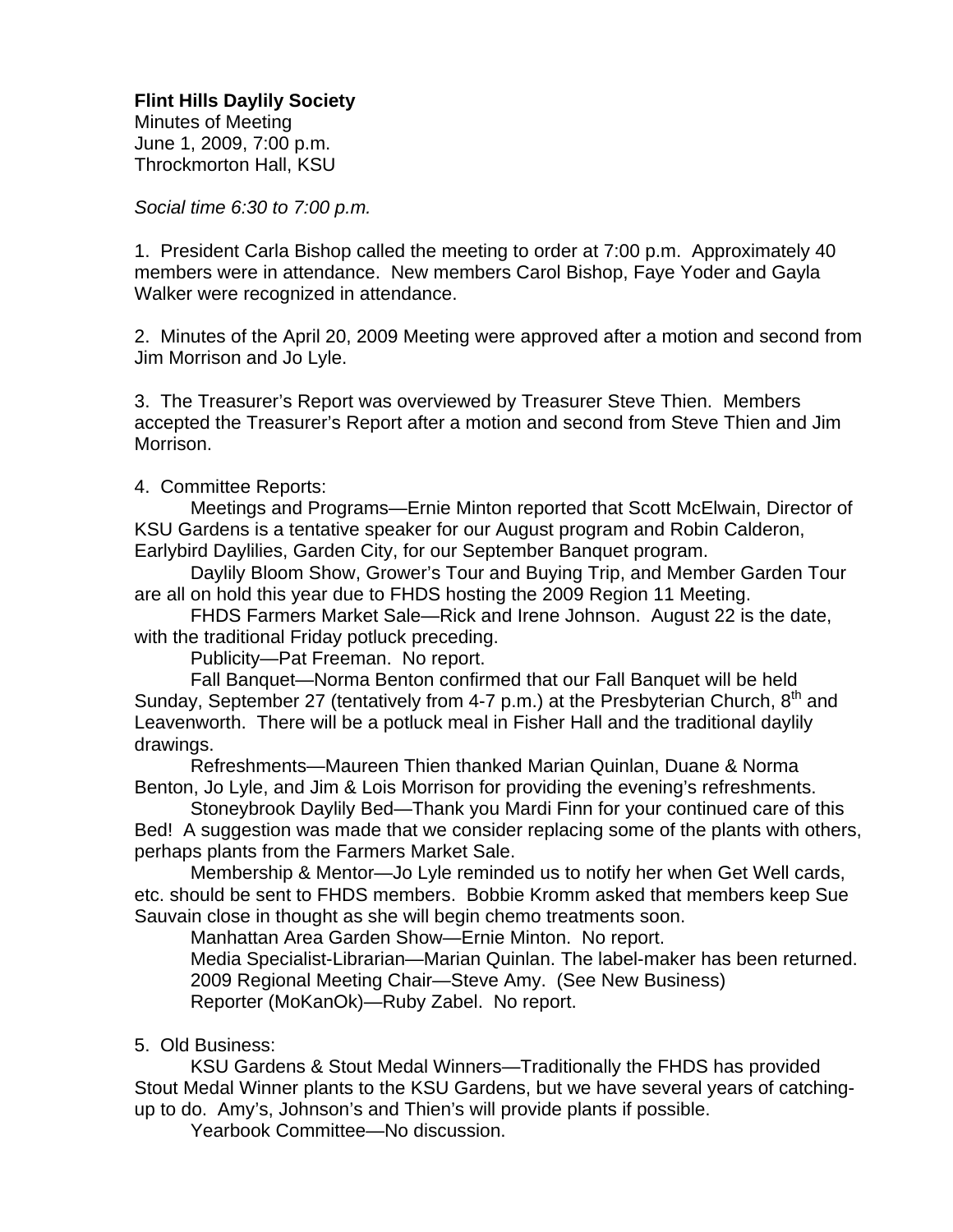# Page 2 **Flint Hills Daylily Society**

June 1, 2009, 7:00 p.m.

 FHDS Shirts—Shirts can still be purchased through GTM. Irene Johnson solicited orders for cotton t-shirts from Ballards. If interested, e-mail size(s) to Irene.

6. New Business:

Garden Judge Ballot. Discussion.

CobraHead Tool. Promo offered as club moneymaker. No action.

**2009 Regional Meeting**. Steve Amy reported that Registrar Jane Amy currently had 31 registrants from Missouri, 2 from Oklahoma, but only 9 from FHDS. Working members can still register at half-price (\$55) which includes Saturday lunch and dinner, and Sunday lunch as well as bus transportation to the gardens.

Coleen Hampton and Kay Hummel will co-chair the Hospitality Room duties.

 Open Gardens will include Tom Hittle and Jackie Rawlings, Wendy Dunafon; Jim and Nancy Parker, and Marian Quinlan. Ruby Zabel asked that her garden be removed from the list.

 Refreshments—Bobbie Kromm thanked members who signed up to bring cookies and bread. Freezer space is available at Bobbie's (2825 Virginia Drive) on Thursday, at Colleen Hampton's (917 Pierre) anytime before that, and at Maureen Thien's (3400 Windsor Court).

Bus Captains-- Ernie Minton still needs two bus captains.

 Speaker John Shooter—Sue Brown will chauffer our speaker to and from the KC airport.

 Boutique—Robin Calderon will have numerous plants available for purchase. Bidding at the Silent Auction will be by Registration Number.

 Registration Packets-- Will include a preliminary schedule of events, Clarion Hotel maps, Friday's Auction list of plants, and maps to Open Gardens and to local garden centers.

 Daylily Awards—Pinwheels will designate cultivars eligible for The Mavis (best clump) Award; Blue Flags will designate cultivars eligible for Region 11 Hybridizer Award, with the Oscie Whatley seedling patch at Schmidt's Garden.

 Bus Rules—Everyone should remain on the bus until the Garden Host/Hostess boards the bus and welcomes visitors.

 Decorations—Jeanette Schuler asked members to bring daylily scapes Sunday morning for banquet table decorations.

7. Refreshments, then Announcements:

 Our next meeting will be August 3, 2009 in Throckmorton Hall, Room 2002. Social time 6:30 to 7:00; meeting at 7:00 p.m.

8. The meeting adjourned following DAYLILY DRAWINGS.

Respectfully submitted,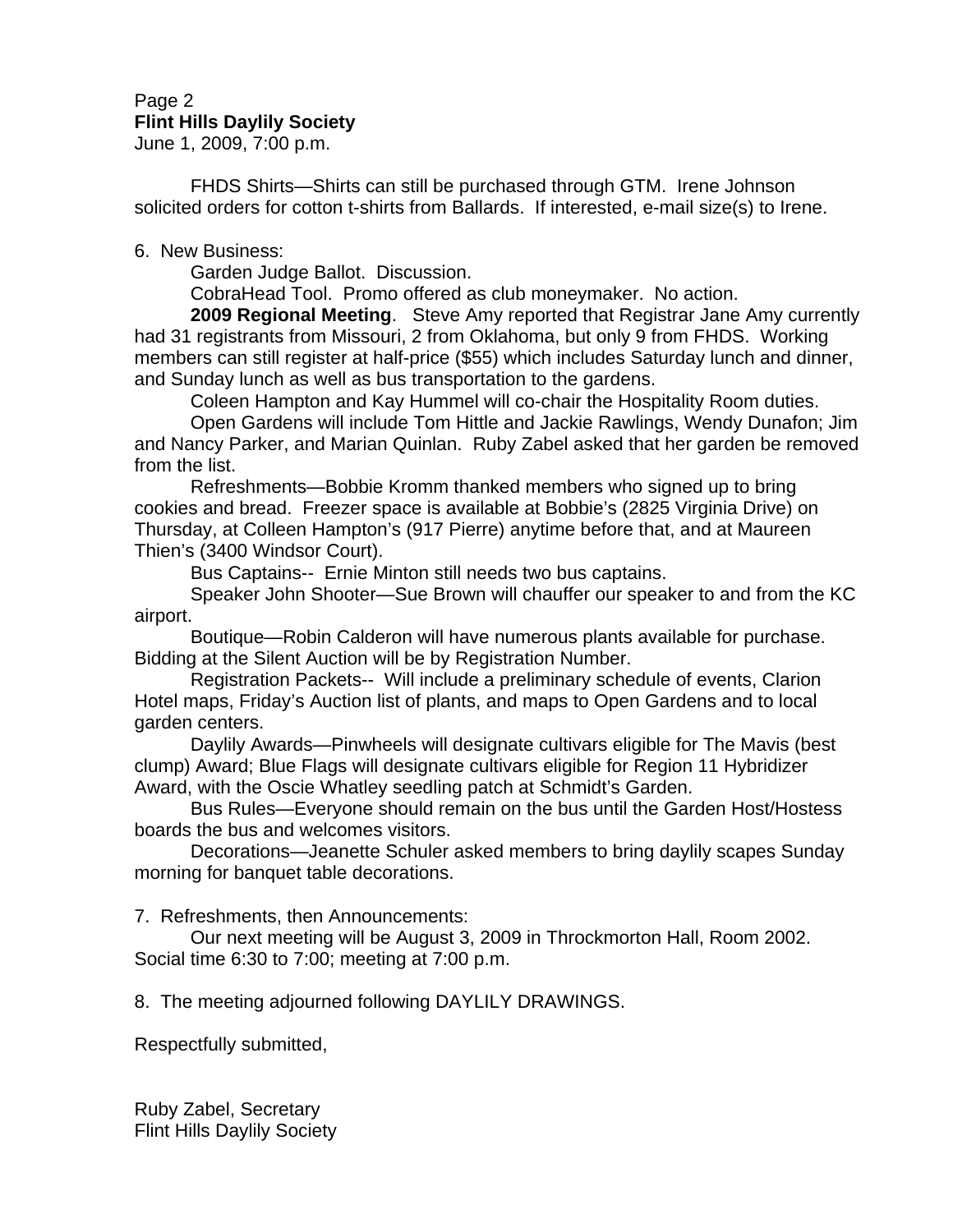**Flint Hills Daylily Society** Minutes of Meeting August 3, 2009, 7:00 p.m. Throckmorton Hall, KSU

*Social time 6:30 to 7:00 p.m.*

1. President Carla Bishop called the meeting to order at 7:00 p.m. Approximately 25 members were in attendance. Carol Bishop introduced Karen Trail from Axtell as a guest.

2. Minutes of the June 1, 2009 Meeting were approved after a motion and second from Marian Quinlan and Kent Kimmins.

3. The Treasurer's Report was overviewed by Treasurer Steve Thien. Checkbook balance is currently \$14,579.24. Our AHS Region 11 Conference had 164 registrants and garnered a profit of \$475.21. Members accepted the Treasurer's Report after a motion and second from Steve Amy and Ann Redmon.

4. Ernie Minton, Vice President, introduced Scott McElwain, Director, K-State Gardens and presenter of the evening's program. Mr. McElwain provided information relative to the history of the Gardens, recent renovations, and a \$62 million fundraising campaign planned for future expansion and enhancements to the Gardens.

5. Refreshments—8:00 to 8:15.

## 6. Committee Reports:

 FHDS Farmers Market Sale—Irene Johnson, co-chair, overviewed the event and distributed digging, cleaning and tagging guidelines and an informational 1,2,3 (dig, potluck, sale) flyer. Help with digging can be arranged by calling Irene. Gary McKenzie solicited help with digging at Sue Sauvain's. Julie Lea and Chris Parsons will publish the event locally.

 Annual Banquet—NOTE: Change of date to Sunday, October 4, 4-7:00 p.m. Will be held at the Presbyterian Church, 8<sup>th</sup> and Leavenworth, in Fisher Hall. Robin Calderon, Earlybird Daylilies at Garden City, will be the guest speaker. Members can bring and exchange a daylily.

 Refreshments—Maureen Thien thanked Ann Redmon, Bernie Schmidt, Bobbie Kromm and Colleen Hampton for providing the evening's refreshments.

 Membership & Mentor—Karen (John) Trail has joined FHDS. Her contact information is P.O. Box 14, Axtell, KS 66403.

## 7. Old Business:

 Steve Amy expressed his sincere THANKS! to everyone who helped make the 2009 AHS Region 11 Conference a huge success. Carla Bishop presented Steve with a card and gift of appreciation from FHDS for his leadership as Chairman.

Mention was made of forming a Yearbook Committee. No discussion or action.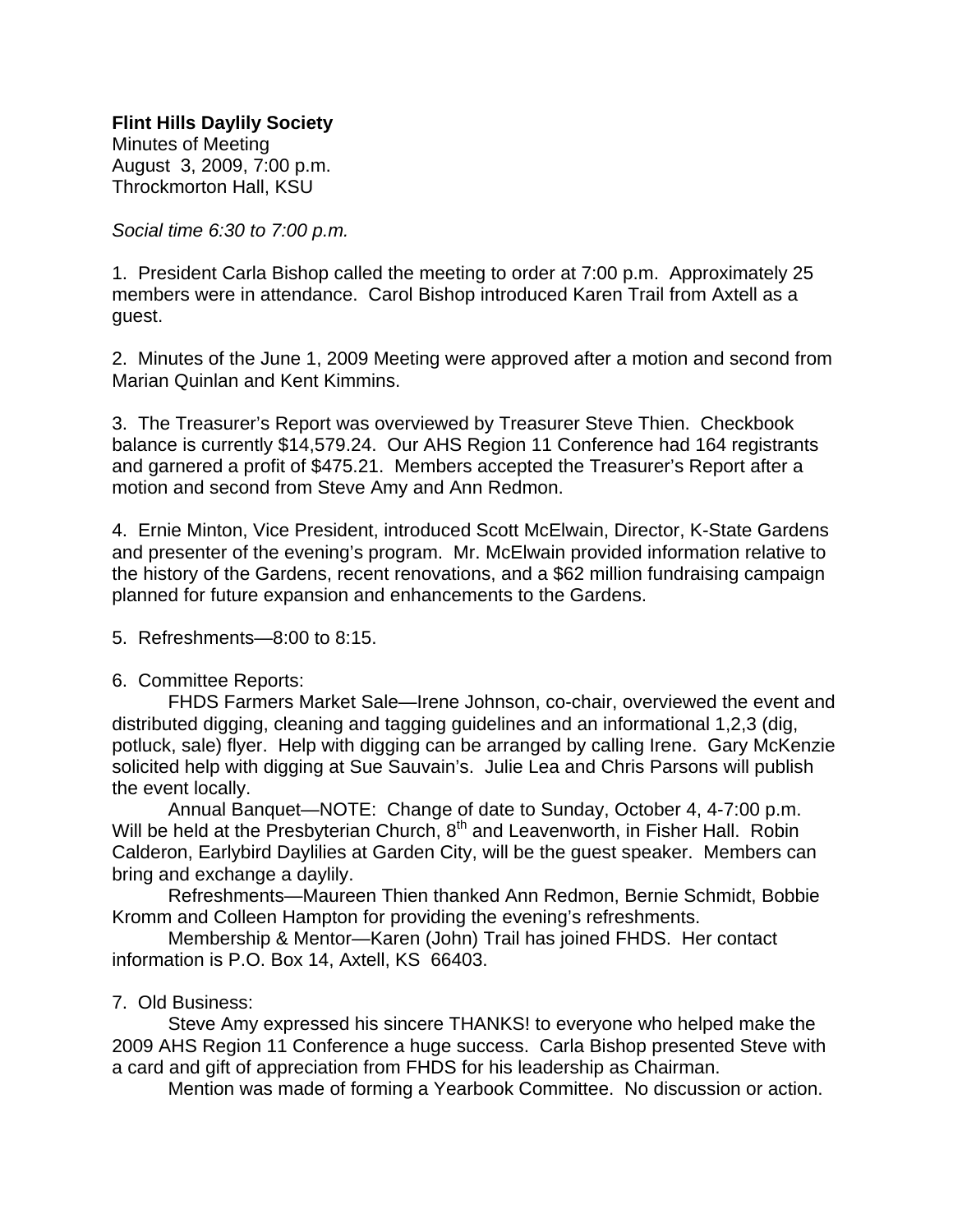# Page 2 **Flint Hills Daylily Society** August 3, 2009, 7:00 p.m.

# 8. New Business:

 Publication costs of the Region 11 MoKanOk Daylily Journal are supported by plant donations to the Internet Daylily Exchange Auction. This Auction is the largest money-maker for Region 11, and typically starts mid-July and runs 6-8 weeks. The Auction at Winter Gathering also provides another funding source. Steve Amy reported that additional funding support will be needed should we continue publication of the Journal three times yearly. This may mean alternative promotions of the Auction, or perhaps local funding sources.

 Carla Bishop suggested that an FHDS informational and membership brochure might be something to consider. Distribution could be, perhaps, through the Manhattan Chamber of Commerce, Manhattan Area Garden Show booth, and FHDS Farmers Market Sale.

 Steve Thien distributed a Daylily Clump Sale flyer. Steve and Maureen will offer entire clumps for sale on August  $15<sup>th</sup>$  as they are down-sizing.

 Maureen Thien offered to sell one last Men's Large FHDS shirt for \$8.00. Sold! Gary McKenzie reported that he had an offer from a daylily grower in Michigan to ship plants to our club for resale. It was a general consensus that we should decline the offer as our Region 11 Tour Gardens will be reducing their clump sizes and inventory considerably now that the Region 11 Tour is over. Many of those plants will go to the Farmers Market Sale. A suggestion was made that they be shipped to the new Bluestem Daylily Society in Salina.

 The question was then raised as to the fate of any leftover sale plants. Irene Johnson said they would/could be taken to the Wednesday Farmers Market at CiCo Park but that any leftovers from that would be composted.

## 9. Daylily Drawings:

 After a reminder from Steve Thien that we all need to get our Fall Banquet donation plant potted up soon, the drawings began. Even with a current year budget of only \$200 per meeting for drawing plants, the value of the plants for the evening's drawings were almost \$1,000. Thank you hybridizers (and thank you Steve)! Next year our daylily drawing budget, per meeting, will increase to \$400.

10. The meeting adjourned following Daylily Drawings, approximately 9:45.

Respectfully submitted,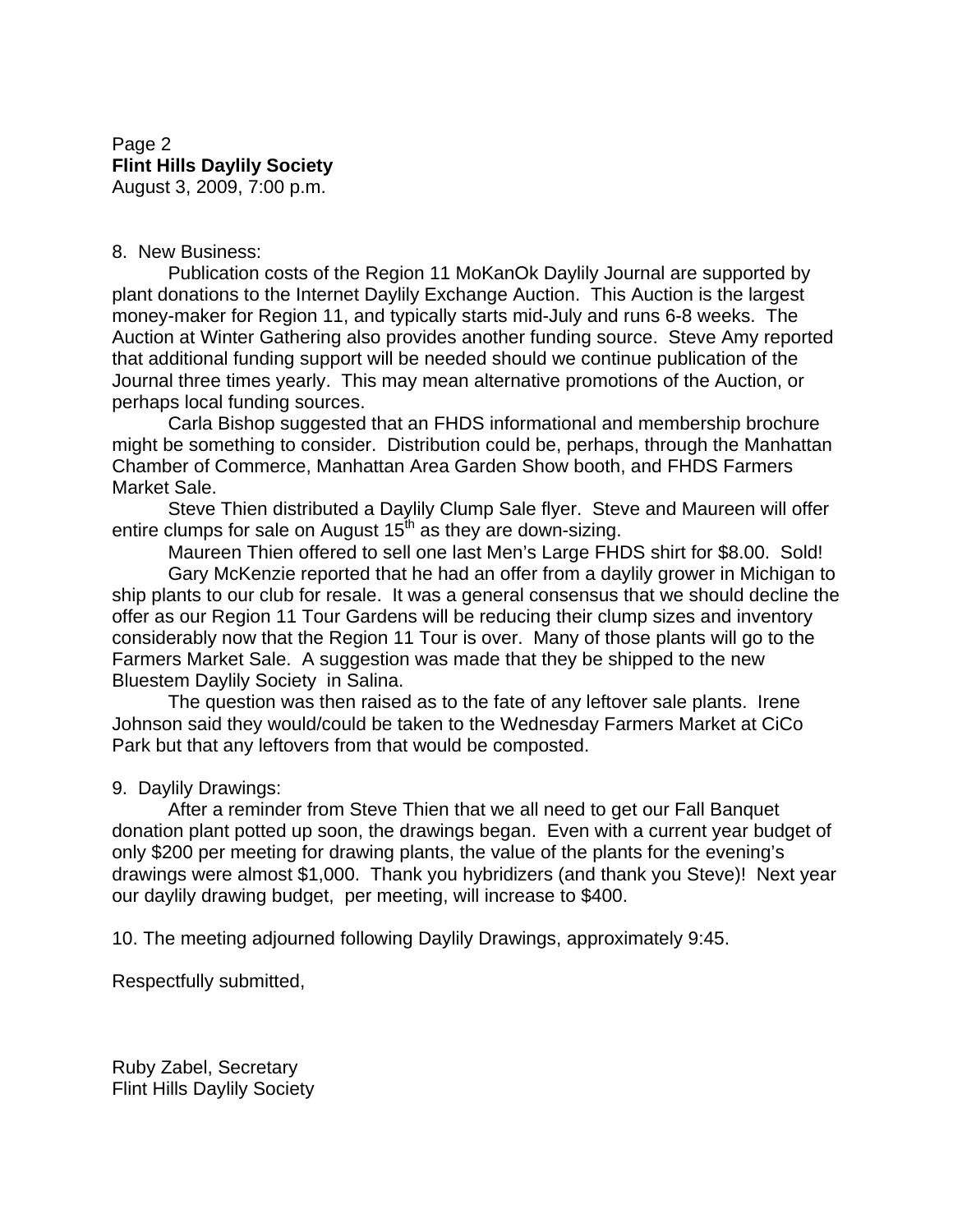Minutes of Meeting October 4, 2009, 4:00 p.m. Fisher Hall, Presbyterian Church

1. President Carla Bishop called the meeting to order at 5:10 p.m. following a pot luck meal with approximately 25 members in attendance.

2. Ernie Minton, Vice President, introduced Robin Calderon as the evening's guest speaker.

Robin, owner of Earlybird Daylilies and Iris, an AHS Display Garden in Garden City, Kansas, says her first real introduction to daylilies was in 1992 when she attended a National AHS tour with a friend. She has since acquired over 1900 varieties. One collection particularly special to her includes nearly 70 of hybridizer Frank Kropf's daylilies—Robin believes Frank to be the "king of layered doubles" and plans to introduce several of Kropf's seedlings within the next few years. Robin says "you come for the daylilies and stay for the people". How true!

3. New member Judy Mayberry was introduced.

4. It was noted that honorary member Glenna Clarke would like a 2010 FHDS Yearbook.

5. Bobbie Kromm reported that funeral services for FHDS member Sue Sauvain will be held Tuesday, October 6, 10:30 a.m. at the Glasco Christian Church. FHDS By-Laws specify a \$30 Memorial contribution as well as a \$30 AHS contribution in the event of the death of a FHDS member. Irene Johnson made a motion to initiate both contributions and, after a second from Ann Redmon, members approved.

6. Minutes of the August 3, 2009 minutes were approved.

7. Treasurer Steve Thien reported a current balance of \$20,008.71. Ernie Minton made a motion to approve the Treasurer's Report and, after a second from Marian Quinlan, members approved.

8. Irene Johnson, Co-Chair of the Farmers' Market Sale, extended her thanks to members for their support in digging, washing, tagging and selling daylilies at our annual money-maker. In spite of the current economy, sales exceeded \$5,000.

9. Carla Bishop, outgoing President, thanked officers and committee chairpersons for their part in a successful year. A thank-you card was also read from Steve Amy for the club's recognition of his role as 2009 Region 11 Summer Meeting Chairman.